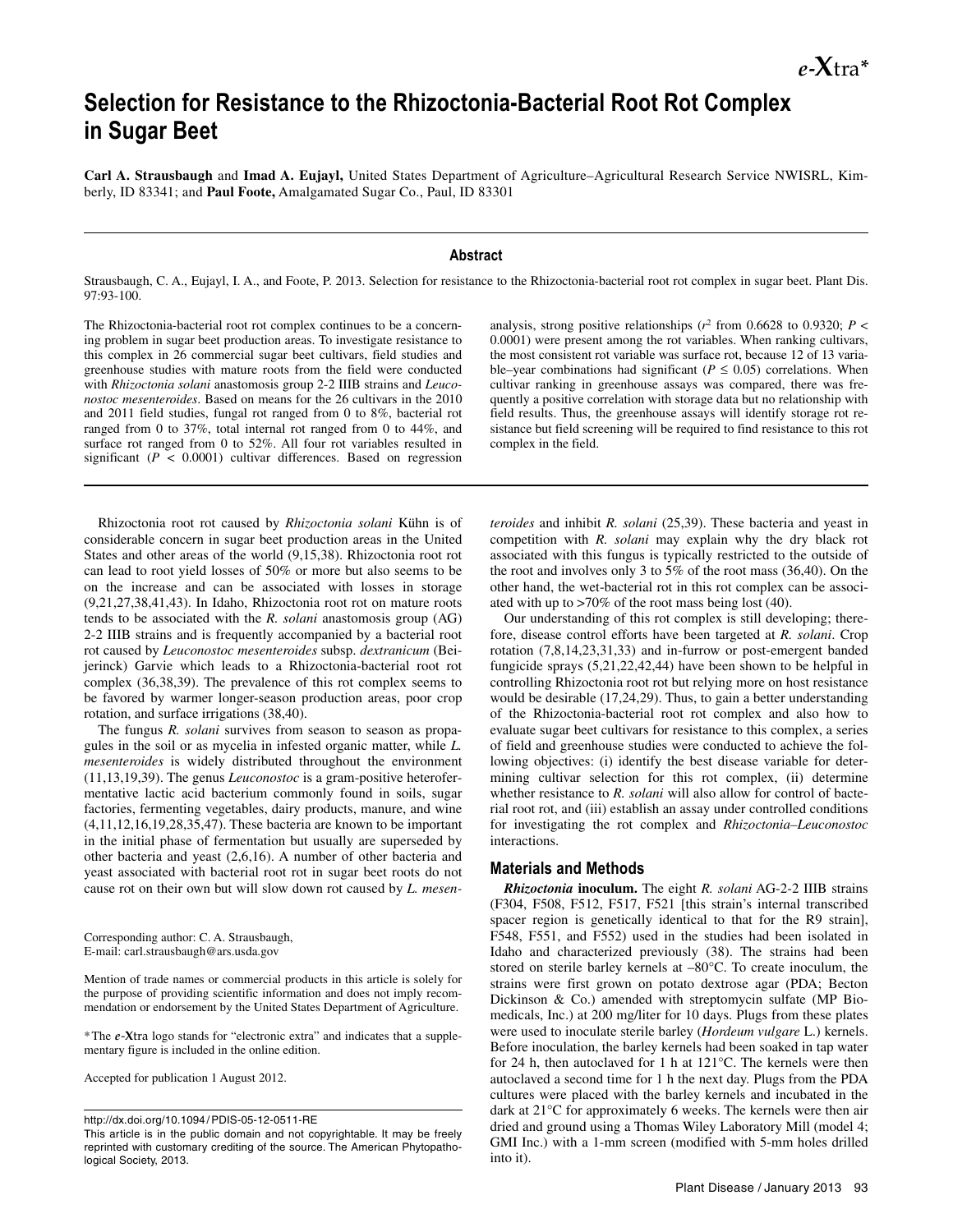**Bacterial inoculum.** The bacterial suspension of *L. mesenteroides* subsp. *dextranicum* strain B322 (39) isolated in Idaho was prepared by washing 48-h yeast-dextrose-calcium carbonate agar (YDC; 34) cultures grown at 30°C with sterile tap water. The suspension was adjusted to 10<sup>8</sup> CFU/ml with sterile tap water using a BioPhotometer (Eppendorf AG) and confirmed with a 10-fold dilution series on YDC.

**Isolations.** Isolations for *R. solani* were conducted on PDA amended with streptomycin sulfate at 200 mg/liter. Isolations for *L. mesenteroides* were conducted on glucose, yeast extract, peptone agar (glucose, 10.0 g; yeast extract, 5.0 g; peptone, 5.0 g; sodium acetate 2.0 g; Tween 80, 0.25 g; MgSO<sub>4</sub> ⋅ 7H<sub>2</sub>O, 0.2 g; MnSO<sub>4</sub> ⋅ 4H<sub>2</sub>O, 0.01 g; FeSO<sub>4</sub> ⋅ 7 H<sub>2</sub>O, 0.01 g; NaCl, 5.0 g; CaCO<sub>3</sub>, 5.0 g; agar, 20 g; and 1,000 ml of reverse osmosis water; adjusted to pH 6.8) with bromocresol purple (0.04 g/liter) amended with tetracycline (0.2 mg/liter) and vancomycin (0.03 g/liter) to make it semiselective for *Leuconostoc* spp. (4,10).

**Field cultivar trial.** Because sugar beet cultivars had not been previously investigated for the Rhizoctonia-bacterial root rot complex, roots from 26 commercial cultivars (Table 1), 2 check lines  $(FC901/C817 = R.$  *solani*-susceptible check and  $FC705/1 = R.$ *solani*-resistant check; both checks provided by the United States Department of Agriculture–Agricultural Research Service sugarbeet program in Ft. Collins, CO), and a noninoculated commercial check 'B-5' (contact Betaseed Inc. with code for more information on this cultivar) were evaluated for Rhizoctonia-bacterial root rot in a field trial conducted in Kimberly, ID in 2010. Plots were planted on 3 May in a randomized complete block design with six replications. The seed was treated with the insecticide clothianidin (Bayer CropScience) at 60 g a.i. per 100,000 seed and the fungicides metalaxyl (Bayer CropScience) at 15.6 g a.i. per 100 kg of seed and thiram (Bayer CropScience) at 250 g a.i. per 100 kg of seed to allow for good stand establishment and protection against early-season pest problems. The plots were planted to a density of 352,123 seeds/ha and thinned at the four-leaf growth stage to 117,374 plants/ha. Plots were single rows with 56-cm row spacing, 3 m in length, and irrigated with solid set handlines. Trials were managed using standard crop production practices. However, weed management did not include glyphosate, because the FC check lines were not glyphosate resistant. Weed control was accomplished with a preplant ethotron (42% ethofumesate) application of 2.33 liters/ha and hand weeding. Plants were inoculated on 28 June in the crown at the eight-leaf growth stage with dried ground barley inoculum of the *R. solani* AG-2-2 IIIB strain F517 at 0.6 g/plant. No soil was knocked into the crown area, because cultivation is no longer a common practice with growers having switched to glyphosate-resistant cultivars. No root or foliar diseases or pests were evident at the time of harvest other than the Rhizoctoniabacterial root rot complex. The first 10 roots in each row were evaluated visually for surface rot (percentage of root surface with dry black rot) on 10 September from each plot. These roots were also bisected to determine visually the percentage of root mass associated with fungal rot (dry black rot) and bacterial rot (wet rot). Isolations from 15 roots were conducted to confirm the pres-

**Table 1.** Rhizoctonia and bacterial root rot measured on 10 September 2010 in 26 commercial sugar beet cultivars and 2 check cultivars or lines inoculated with *Rhizoctonia solani* anastomosis group 2-2 IIIB strain F517 in a field trial conducted in Kimberly, ID

|                     | Internal root mass rotted $(\%)^{x}$ |                    |                 |                             |  |
|---------------------|--------------------------------------|--------------------|-----------------|-----------------------------|--|
| Cultivary           | Fungal                               | <b>Bacterial</b>   | <b>Total</b>    | Surface <sup>x</sup> $(\%)$ |  |
| $B-5$               | 8.0 a                                | 29.3 a             | 37 a            | 52 a                        |  |
| $C-25$              | 8.1 a                                | 16.6 <sub>bc</sub> | 25 <sub>b</sub> | 49 ab                       |  |
| HM080006            | $5.7a-c$                             | $10.4 b-g$         | $16b-d$         | $44a-c$                     |  |
| HM080004            | $6.4$ ab                             | 19.4 <sub>b</sub>  | 26ab            | $42a-d$                     |  |
| $B-7$               | $6.1$ ab                             | 8.4 c-h            | $14b-f$         | $36b-e$                     |  |
| $C-28$              | $5.9a-c$                             | $10.7 b-f$         | $17$ bc         | $36b-e$                     |  |
| $C-29$              | $5.1b-d$                             | $11.9b-d$          | $17$ bc         | $35b-e$                     |  |
| HM080011            | $4.9b-e$                             | $7.2$ c-h          | $12c-g$         | $34c-f$                     |  |
| $B-37$              | $4.8 b-f$                            | $11.3 b - e$       | $16 b - e$      | $32c-g$                     |  |
| HH016               | $4.8 b-f$                            | $6.9 d-h$          | $12c-h$         | $31$ c-h                    |  |
| $B-39$              | $3.9b-g$                             | $7.4c-h$           | $11c-h$         | $28 d-i$                    |  |
| FC901/C817          | $4.8 b-f$                            | $6.2 d-h$          | $11$ c-h        | $27e-i$                     |  |
| $C-19$              | $4.0b-g$                             | $5.4$ d-h          | $9c-h$          | $27 e-k$                    |  |
| <b>SV007</b>        | $3.3$ c-h                            | $7.9c-h$           | $11$ c-h        | $26e-k$                     |  |
| $C-27$              | $2.9 d-h$                            | $3.5 d-h$          | $6c-h$          | $22e-k$                     |  |
| $B-38$              | $2.5 e-i$                            | $2.1$ e-h          | $5 e-h$         | $20 f - k$                  |  |
| HM070022            | $2.0 g-i$                            | $2.7 d-h$          | $5 d-h$         | $19f - k$                   |  |
| <b>SV001</b>        | $2.2 g-i$                            | $4.9 d-h$          | $7$ c-h         | $17 g-k$                    |  |
| $C-11$              | $2.2 f - i$                          | $2.7 d-h$          | $5 d-h$         | $16h - k$                   |  |
| $C-208$             | $1.8 g-i$                            | $1.8f-h$           | $4f-h$          | $16i-1$                     |  |
| HH017               | $1.7 g-i$                            | $1.1$ gh           | $3$ gh          | $14 i-1$                    |  |
| SV003               | $1.4 g-i$                            | $1.3 f-h$          | 3 gh            | $14 i-1$                    |  |
| $C-204$             | $1.6 g-i$                            | 0.9 <sub>h</sub>   | 3 gh            | $13 i-1$                    |  |
| HH015               | $1.4 g-i$                            | 0.5 <sub>h</sub>   | 2 gh            | $13 i-1$                    |  |
| $C-12$              | $1.6 g-i$                            | $4.2 d-h$          | $6c-h$          | $13 i-1$                    |  |
| $B-34$              | $2.0 g-i$                            | $1.9 e-h$          | $4f-h$          | $12 j-1$                    |  |
| HM070006            | 1.2 <sub>hi</sub>                    | 0.8 <sub>h</sub>   | 2gh             | 12 kl                       |  |
| FC705/1             | 0.1i                                 | 0.0 <sub>h</sub>   | 0 <sub>h</sub>  | 11                          |  |
| Noninoculated check | 0.0 i                                | 0.0 <sub>h</sub>   | 0 <sub>h</sub>  | 01                          |  |
| Overall mean        | 3.5                                  | 12.4               | 10              | 24                          |  |
| $P > F^z$           | < 0.0001                             | < 0.0001           | < 0.0001        | < 0.0001                    |  |

 $x$  Fungal = percentage of rotted root mass associated with dry black rot caused by *R. solani*, Bacterial = percentage of rotted root mass associated with wet rot (relied on natural inoculum for *Leuconostoc mesenteroides*), Total = percentage of internal root mass associated with fungal and bacterial rot, and Surface = percentage of root surface with a dry black rot caused by *R. solani*. Means within a column followed by the same letter did not differ

significantly based on least square means ( $\alpha$  = 0.05).<br><sup>y</sup> All cultivar names are coded (B = Betaseed Inc., C = ACH Seed Inc., HH = Holly Hybrids, HM = Hilleshog, and SV = SESVanderHave) but the respective companies can be contacted using the code to gain additional information on the cultivars. FC901/C817 (susceptible) and FC705/1 (resistant) were the *R. solani* check cultivars provided by the United States Department of Agriculture–Agricultural Research Service sugar beet program in Ft. Collins, CO. B-5 was the noninoculated check cultivar.

 $Z^2$  *P* > *F* was the probability associated with the *F* value. Data were analyzed in SAS using Proc GLIMMIX.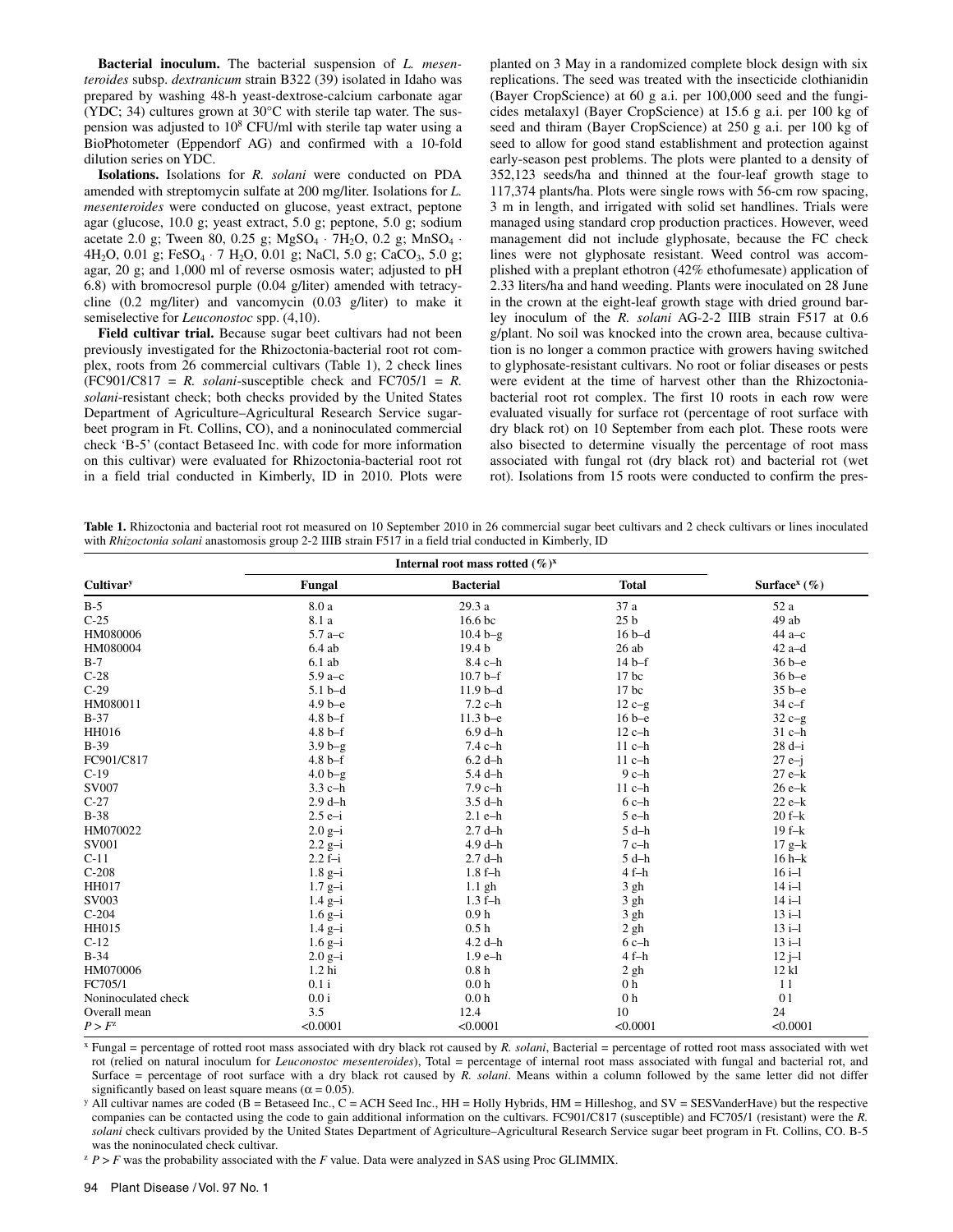ence of *R. solani* and *L. mesenteroides* as described in the Isolation subsection.

The experiment was repeated in 2011 with the same methods and cultivars as in 2010. Seed were planted on 4 May and inoculated on the 23 June (eight-leaf growth stage). No root or foliar diseases or pests were evident at the time of harvest other than the Rhizoctonia-bacterial root rot complex. Disease evaluations were conducted on 12 September.

*R. solani* **strain comparison.** In an effort to find a method for comparing *R. solani* and *L. mesenteroides* strains under controlled conditions, a greenhouse assay using mature sugar beet roots from the field was investigated. This root rot assay was conducted to compare eight *R. solani* AG-2-2 IIIB strains (F304, F508, F512, F517, F521, F548, F551, and F552) and the *L. mesenteroides* subsp. *dextranicum* strain B322 inoculated individually and in combination on roots of the commercial sugar beet B-5. The healthy-appearing mature roots used in the assay were grown in Kimberly, ID using standard production practices. The roots were hand dug and topped and inoculated on 3 September 2009. Each root was inoculated in three places (*R. solani* only, *L. mesenteroides* only, and *R. solani* + *L. mesenteroides*) in the shoulder (widest portion of root) of the root. A noninoculated check was also included. From each root, three plugs (8 mm in diameter and 24 mm in length) equally spaced around the root were removed from the shoulder of the root with a cork borer (Supplementary Figure S1). One hole was inoculated with 0.06 g of ground barley infested with an *R. solani* strain. A second hole was inoculated with  $0.06$  g of *R. solani* and a  $0.2$ -ml suspension  $(10^8 \text{ CFU/ml})$ containing *L. mesenteroides*. A third hole was inoculated with just the 0.2-ml suspension of *L. mesenteroides*. The noninoculated check had plugs pulled and replaced but no inoculum was inserted. Once the plugs were replaced, they were then sealed with petroleum jelly (100% white petrolatum USP, distributed by Albertsons, Inc.). Each root served as an experimental unit and was arranged in a randomized complete block design with six replications. The roots were placed on the cement floor of a greenhouse (low and high temperature set points were 18 and 27°C, respectively) under a greenhouse bench and covered with a nylon tarp (which minimized desiccation but still allowed for some air exchange). A second nylon tarp was draped over the greenhouse bench to keep the tarp directly covering the roots out of direct sunlight. After 2 weeks, the roots were cross sectioned (sliced along the length of the plug; and the rotted area was measured perpendicular to the plug. At the time of rot evaluation, isolations from seven roots at all three inoculation points were conducted to confirm the presence of the inoculated organism or contaminants. The experiment was repeated the next year on 15 September 2010 using the same methods.

**Greenhouse assay at harvest.** The same 26 commercial sugar beet cultivars compared in the field assay were also compared in a greenhouse assay using methods similar to those described above in the *R. solani* strain assay subsection. The roots used in the assay were grown in American Falls, ID as part of a cultivar trial. The trial was managed using standard cultural practices and had been planted on 13 April 2009. The roots were harvested using a mechanical harvester on 28 September 2009 and inoculated the next day. The greenhouse assay maintained the roots in the same randomized complete block design with six replications that was used in the field. The experimental unit for the greenhouse assay was a single healthy-appearing mature root from each cultivar. From each root, three plugs were pulled and inoculated as described in the *R. solani* strain assay, while the *R. solani* AG-2-2 IIIB strain F508 and bacterial strain *L. mesenteroides* subsp. *dextranicum* strain B322 served as inoculum sources. After 3 weeks, the roots were cross sectioned (sliced along the length of the plug) and the diameter of the rotted area was measured perpendicular to plug. At the time of rot evaluation, isolations from 28 roots (all three inoculation points) were conducted to confirm the presence of the inoculated organism or contaminants. The assay was repeated the next year in 2010 with the same methods and cultivars while using roots from a field planted on 16 April in American Falls, ID and harvested on 27 September and inoculated the next day.

**Greenhouse assay after storage.** In an effort to determine whether the greenhouse assay using roots at harvest was related more to conditions in the field or during storage, the greenhouse root rot assay in 2009 was conducted with a second set of roots from the same plots as the assay conducted at harvest. Storing the roots in a cold room at 4°C and 90% relative humidity for 60 days was the only change from the greenhouse assay at harvest time. The rest of the methods were the same as the greenhouse root assay at harvest, except the incubation period was reduced to 2 weeks, because the roots were in a weakened state from storage and some fungal contaminants were established on the root surface. The assay was repeated in 2010 using the same cultivars and methods as the previous year.

**Data analysis.** The SAS (version 9.2; SAS Institute Inc.) Univariate procedure was used to test for normality of the data. Disease variables were investigated using the SAS general linear mixed models procedure (Proc GLIMMIX). In the model statement, the fixed effect was treatment, the random effect was block, and the denominator degrees of freedom were calculated using the DDFM=KENWARDRODGER option. Mean comparisons were conducted using least squared means (LSMEANS) statement ( $\alpha$  = 0.05) while using the "lines" option to generate the output. Correlations based on regression analysis (Proc REG) and Spearman's coefficient of rank correlation and were also conducted with SAS. When means are followed by  $\pm x$ , *x* refers to the standard error.

### **Results**

**Field cultivar trial.** Based on means from the 2010 and 2011 field studies, fungal rot ranged from 0 to 8%, bacterial rot ranged from 0 to 37%, total internal root rot ranged from 0 to 44%, and surface rot ranged from 0 to 52% (Tables 1 and 2). Based on regression analysis with the 2010 data, the positive relationships between surface rot and fungal ( $r^2 = 0.8629$ ,  $P < 0.0001$ ), bacterial  $(r^2 = 0.7008, P < 0.0001)$ , and total internal root  $(r^2 = 0.7890, P <$ 0.0001) rots were all significant. Based on regression analysis with the 2011 data, the positive relationships between surface rot and fungal ( $r^2 = 0.8798$ ,  $P < 0.0001$ ), bacterial ( $r^2 = 0.9164$ ,  $P <$ 0.0001), and total internal root ( $r^2 = 0.9320$ ,  $P < 0.0001$ ) rots were also significant. Based on regression analysis, there was also a positive relationship between fungal and bacterial rot in 2010 ( $r^2$  = 0.6628,  $P < 0.0001$ ) and 2011 ( $r^2 = 0.8073$ ,  $P < 0.0001$ ). All four disease variables resulted in significant (*P* < 0.0001) cultivar differences for both years (Tables 1 and 2). Based on surface rot, 'B-7', 'HM080006', and 'C-25' ranked lower than the susceptible check in both years. 'C-204', 'C-208', 'HH017', and 'HM070006' were among the most resistant cultivars and not significantly different from the resistant and noninoculated checks both years. The Spearman's rank coefficients for 21 of the 28 variable-year comparisons were significant (Table 3). The most consistent variable to use for cultivar ranking was surface rot, because 12 of 13 variable–year combinations were significant (Table 3). The other variables, in decreasing order of consistency, were fungal rot (11 of 13 were significant), total internal rot (9 of 13), and bacterial rot (8 of 13). Based on isolations from 30 roots (15 each year), *R. solani* could be confirmed in 73% of the roots while *L. mesenteroides* could be confirmed in 35% of the roots. Isolations were frequently hindered by bacterial and yeast contaminants.

*R. solani* **strain comparison.** With the *Rhizoctonia* inoculation, all *R. solani* strains were pathogenic based on a comparison with the noninoculated check (Table 4). There were significant differences between strains at times but significant separation of strains was not consistent between years. With the *Rhizoctonia* + *Leuconostoc* inoculation, all strain combinations resulted in significant rot based on a comparison with the noninoculated check (Table 4). On average, the amount of rot doubled both years when *L. mesenteroides* was inoculated with *R. solani*. In 2009 and 2010 without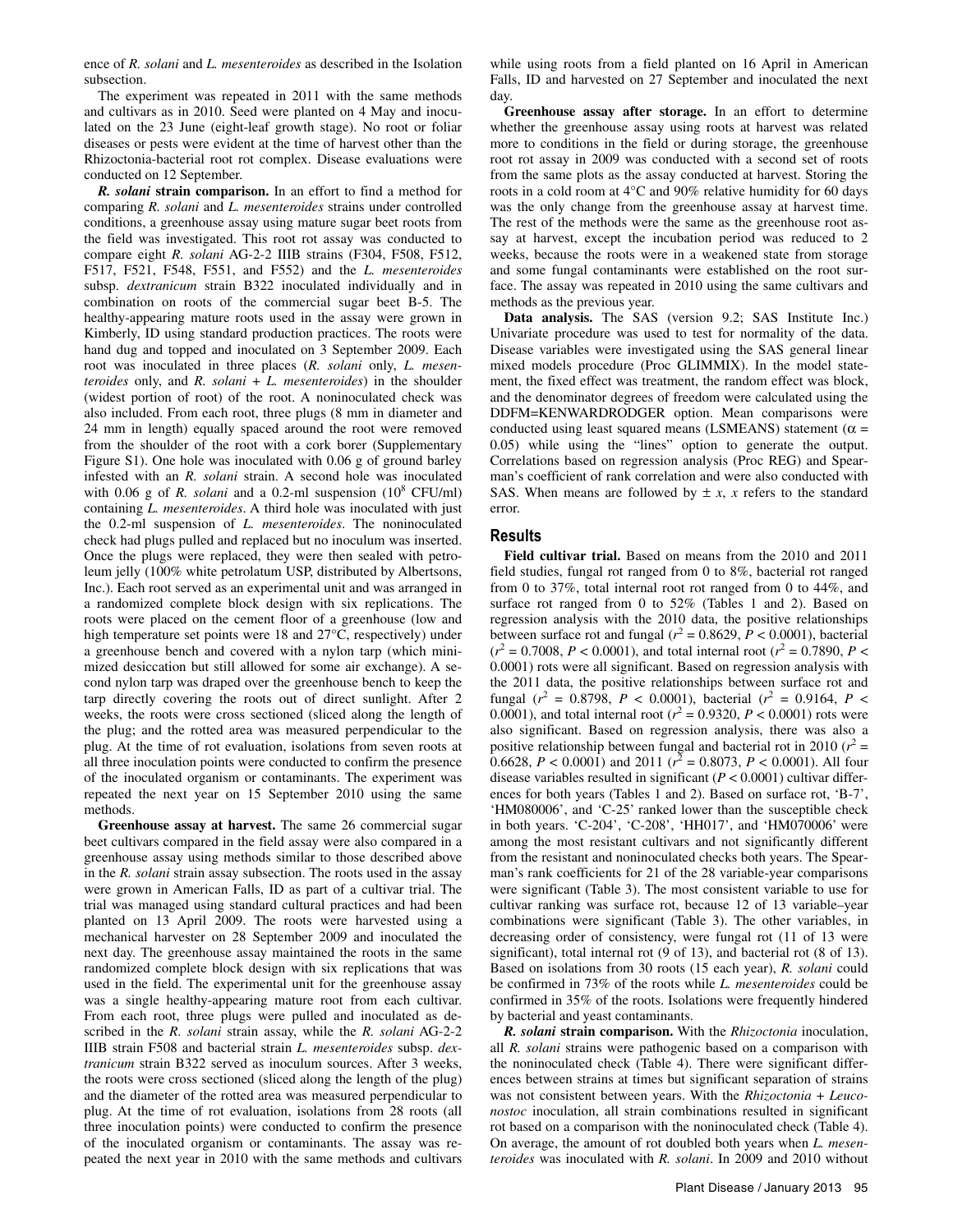the noninoculated check, the *Rhizoctonia* inoculation had a mean rot of  $12 \pm 3$  and  $16 \pm 2$  mm, respectively, while the *Rhizoctonia* + *Leuconostoc* inoculation had a mean rot of  $26 \pm 2$  and  $32 \pm 9$  mm, respectively. When *L. mesenteroides* was inoculated alone, no rot occurred. Based on isolations from 14 roots (7 per year), *R. solani* could be confirmed 100% of the time in the *Rhizoctonia* inoculation, whereas it was isolated only 21% of the time when inoculated with *Leuconostoc*. On the other hand, *L. mesenteroides* could be confirmed 79% of the time in the *Rhizoctonia* + *Leuconostoc* inoculation but was also isolated 50% of the time in the *Rhizoctonia* inoculation.

**Greenhouse assay at harvest and after storage.** The *Rhizoctonia* and *Rhizoctonia* + *Leuconostoc* inoculations resulted in rot in all roots for the greenhouse assays at harvest and differences between cultivars in both years (Table 5). After 60 days in storage, the same inoculations resulted in rot in all roots but differences between cultivars could only be established for the *Rhizoctonia* + *Leuconostoc* inoculation in 2009 (Table 6). Cultivar rankings for the

Table 2. Rhizoctonia and bacterial root rot measured during 12 September 2011 in 26 commercial sugar beet cultivars and 2 check cultivars or lines inoculated with *Rhizoctonia solani* anastomosis group 2-2 IIIB strain F517 in a field trial conducted in Kimberly, ID

|                     | Internal root mass rotted $(\%)^{x}$ |                  |                |                 |  |
|---------------------|--------------------------------------|------------------|----------------|-----------------|--|
| Cultivary           | Fungal                               | <b>Bacterial</b> | <b>Total</b>   | Surface $(\% )$ |  |
| $B-7$               | 6.4a                                 | 37.1 a           | 44 a           | 52 a            |  |
| HM080006            | $5.4a-c$                             | $28.5$ a-d       | $34a-d$        | 49 ab           |  |
| HH015               | 5.6 ab                               | 36.6 a           | 42 ab          | $46a - c$       |  |
| $C-19$              | $5.0a-c$                             | 33.8 a-c         | $39a - c$      | $44$ a-d        |  |
| $C-25$              | $5.0a-d$                             | $28.0 a-d$       | $33a-d$        | $42a-e$         |  |
| SV001               | $5.3 a-c$                            | $28.0 a-d$       | $33a-d$        | $41a-f$         |  |
| HM070022            | $4.1 b-g$                            | 34.6 $a-c$       | $39a - c$      | $40a-f$         |  |
| FC901/C817          | $4.2 a-f$                            | $28.0 a-d$       | $32a-d$        | $38a-g$         |  |
| $C-29$              | $4.6a$ -e                            | $25.4 a - e$     | $30a-e$        | $37a-g$         |  |
| $B-37$              | $4.9a$ -e                            | $26.6a - e$      | $32a-e$        | $36a-g$         |  |
| $B-38$              | $4.3$ a-f                            | $24.5$ a-f       | $29a - e$      | 34 a-h          |  |
| $C-12$              | $4.6a$ -e                            | $15.6 d-h$       | $20c-h$        | $29 b - i$      |  |
| $B-5$               | $3.6 b-h$                            | $11.2 d-h$       | $15 d-h$       | $27c-i$         |  |
| HM080004            | $3.6 b-h$                            | 14.5 d-h         | $18 d-h$       | $26c-i$         |  |
| SV003               | $3.3$ c-h                            | $18.8 b-g$       | $22 b-f$       | $25 d-i$        |  |
| SV007               | $3.4b-h$                             | 17.5 c-h         | $21 c-g$       | $24 d-i$        |  |
| $C-28$              | $3.4 b-h$                            | $15.3 d-h$       | $19c-h$        | $21 e-j$        |  |
| $B-39$              | $2.8 d-i$                            | $12.8 d-h$       | $16 d-h$       | $20 f - j$      |  |
| $C-27$              | $2.2 f - j$                          | $11.6 d-h$       | 14 d-h         | $18g-j$         |  |
| $B-34$              | $2.7 e-i$                            | $8.7 e-h$        | $11$ e-h       | $17g-j$         |  |
| HH016               | $3.6 b-h$                            | $11.2 d-h$       | $15 d-h$       | $17g-j$         |  |
| HM080011            | $1.8 h - k$                          | $4.8$ gh         | $7f-h$         | $14 h-i$        |  |
| $C-208$             | $1.8 g-k$                            | $3.6$ gh         | $5f-h$         | $13 h-j$        |  |
| $C-204$             | $1.7 h - k$                          | $6.1$ gh         | $8f-h$         | $13$ ij         |  |
| HH017               | $1.8 h - k$                          | $6.5 f-h$        | $8f-h$         | $11$ ij         |  |
| $C-11$              | $1.0 i-k$                            | 0.4h             | $1$ gh         | 3j              |  |
| HM070006            | $0.2$ jk                             | 0.0 <sub>h</sub> | 0 <sub>h</sub> | 1j              |  |
| FC705/1             | 0.0 <sub>k</sub>                     | 0.0 <sub>h</sub> | 0 <sub>h</sub> | 1j              |  |
| Noninoculated check | 0.0 <sub>k</sub>                     | 0.0 <sub>h</sub> | 0 <sub>h</sub> | 0j              |  |
| Overall mean        | 3.3                                  | 16.9             | 20             | 26              |  |
| $P > F^z$           | < 0.0001                             | < 0.0001         | < 0.0001       | < 0.0001        |  |

x Fungal = percentage of rotted root mass associated with dry black rot caused by *R. solani*, Bacterial = percentage of rotted root mass associated with wet rot (relied on natural inoculum for *Leuconostoc mesenteroides*), Total = percentage of root mass associated with fungal and bacterial rot, and Surface = percentage of root surface with a dry black rot caused by *R. solani*. Means within a column followed by the same letter did not differ significantly based on

least square means (α = 0.05).<br><sup>y</sup> All cultivar names are coded (B = Betaseed Inc., C = ACH Seed Inc., HH = Holly Hybrids, HM = Hilleshog, and SV = SESVanderHave) but the respective companies can be contacted using the code to gain additional information on the cultivars. FC901/C817 (susceptible) and FC705/1 (resistant) were the *R. solani* check cultivars provided by the United States Department of Agriculture–Agricultural Research Service sugar beet program in Ft. Collins, CO. B-5 was the noninoculated check cultivar.

<sup>z</sup>*P* > *F* was the probability associated with the *F* value. Data were analyzed in SAS using Proc GLIMMIX.

**Table 3.** Spearman's rank correlation on 26 commercial sugar beet cultivars evaluated for the Rhizoctonia-bacterial root rot complex after being inoculated in the field during the 2010 and 2011 growing seasons with the *Rhizoctonia solani* anastomosis group 2-2 IIIB strain F517 in Kimberly, ID

|                       |           | <b>Internal</b>   |           |                      |           |                  |                   |             |  |
|-----------------------|-----------|-------------------|-----------|----------------------|-----------|------------------|-------------------|-------------|--|
|                       |           | <b>Fungal rot</b> |           | <b>Bacterial rot</b> |           | <b>Total rot</b> |                   | Surface rot |  |
| Variable <sup>z</sup> | 2010      | 2011              | 2010      | 2011                 | 2010      | 2011             | 2010              | 2011        |  |
| Fungal rot 2010       | 1.000     | $\cdots$          | $\cdots$  | $\cdots$             | $\cdots$  | $\cdots$         | $\cdots$          | $\cdots$    |  |
| Fungal rot 2011       | $0.393**$ | 1.000             | $\cdots$  | $\cdots$             | $\cdots$  | $\cdots$         | $\cdots$          | $\cdots$    |  |
| Bacterial rot 2010    | $0.933**$ | $0.420**$         | 1.000     | $\cdots$             | $\cdots$  | $\cdots$         | $\cdots$          | $\cdots$    |  |
| Bacterial rot 2011    | 0.263     | $0.918**$         | 0.283     | 1.000                | $\cdots$  | $\cdots$         | $\cdots$          | $\cdots$    |  |
| Total rot 2010        | $0.956**$ | $0.423**$         | $0.991**$ | 0.269                | 1.000     | $\cdots$         | $\cdot\cdot\cdot$ | $\cdots$    |  |
| Total rot 2011        | 0.274     | $0.930**$         | 0.297     | $0.997**$            | 0.285     | 1.000            | $\cdots$          | $\cdots$    |  |
| Surface rot 2010      | $0.972**$ | $0.422**$         | $0.927**$ | 0.317                | $0.948**$ | $0.327*$         | 1.000             | $\cdots$    |  |
| Surface rot 2011      | $0.388**$ | $0.966**$         | $0.410**$ | $0.956**$            | $0.403**$ | $0.963**$        | $0.434**$         | 1.000       |  |

<sup>z</sup> Fungal rot = percentage of internal root mass associated with Rhizoctonia root rot, Bacterial rot = percentage of internal root mass associated with bacterial root rot, Total rot = fungal and bacterial rot combined, Surface rot = percentage of root surface area discolored by root rot, \*\* = *r* value significant with *P* ≤ 0.05, and \* = *r* value significant with *P* ≤ 0.10. Although *R. solani* had been inoculated, the bacterial rot relied on natural infestation by *Leuconostoc mesenteroides*.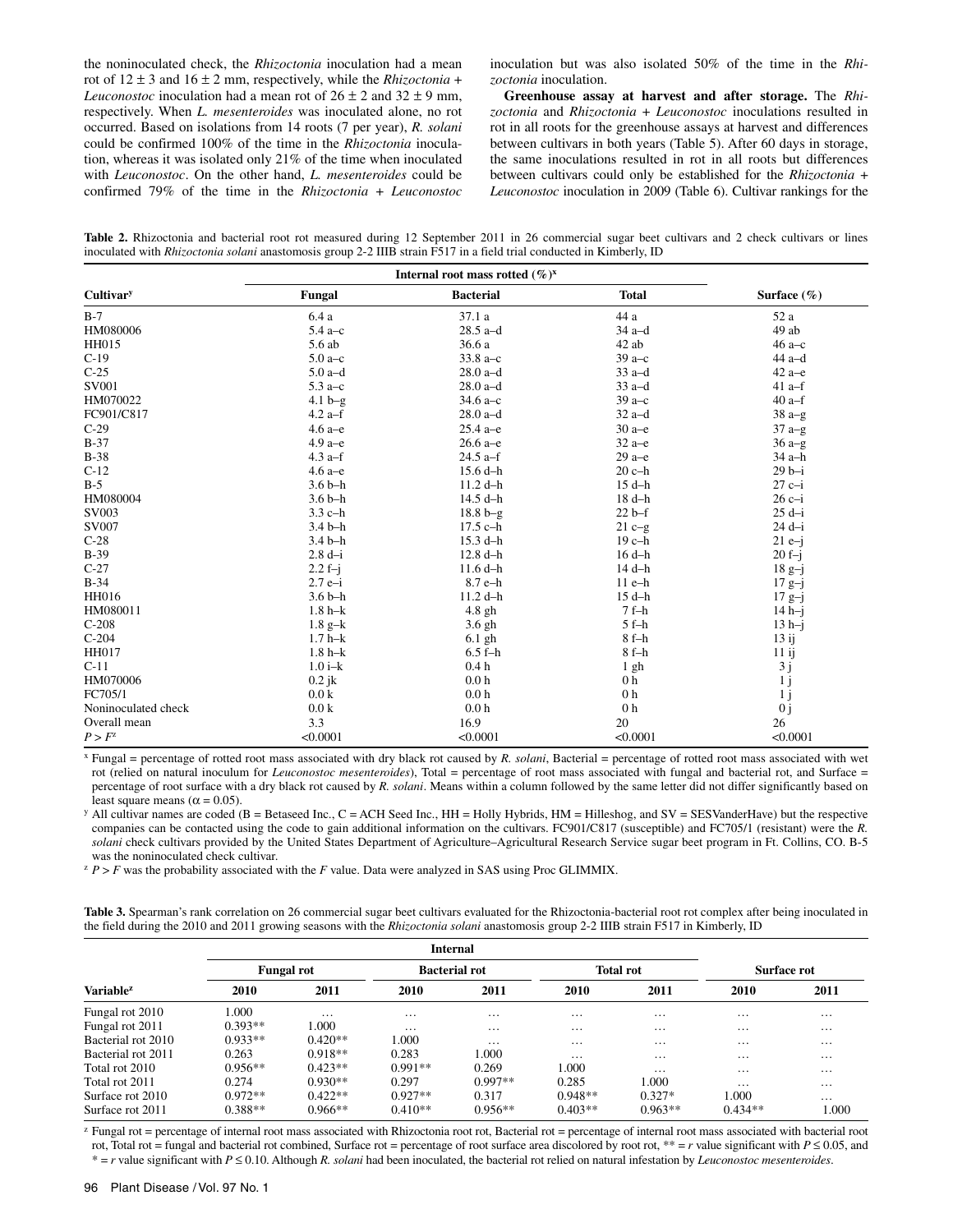**Table 4.** Diameter of rotted area after 2 weeks in a greenhouse root assay from six *Rhizoctonia solani* anastomosis group (AG)-2-2 IIIB strains inoculated alone and in combination with *Leuconostoc mesenteroides* subsp. *dextranicum* strain B322 into mature sugar beet roots of commercial sugar beet 'B-5' hand harvested from disease-free field plots in 2009 and 2010 from Kimberly, ID

|                            |                 | Root rot $(mm)^x$ |                           |                |  |  |  |  |
|----------------------------|-----------------|-------------------|---------------------------|----------------|--|--|--|--|
|                            |                 | Rhizoctonia       | Rhizoctonia + Leuconostoc |                |  |  |  |  |
| <b>Strain</b> <sup>y</sup> | 2009            | 2010              | 2009                      | 2010           |  |  |  |  |
| F521                       | 10 <sub>b</sub> | 18 ab             | $24$ ab                   | 41 a           |  |  |  |  |
| F551                       | ND              | 16ab              | <b>ND</b>                 | 40a            |  |  |  |  |
| F <sub>552</sub>           | <b>ND</b>       | 16ab              | <b>ND</b>                 | 38 a           |  |  |  |  |
| F548                       | $13$ ab         | 19 a              | 28 a                      | 27a            |  |  |  |  |
| F508                       | 10 <sub>b</sub> | 13 <sub>b</sub>   | 29a                       | 24 a           |  |  |  |  |
| F517                       | 16 a            | $14$ ab           | 22h                       | 21a            |  |  |  |  |
| Check                      | 0c              | 0c                | 0c                        | 0 <sub>b</sub> |  |  |  |  |
| Mean                       | 10              | 14                | 21                        | 27             |  |  |  |  |
| P > F <sup>z</sup>         | < 0.0001        | < 0.0001          | < 0.0001                  | 0.0054         |  |  |  |  |

<sup>x</sup>*Rhizoctonia* = root inoculated with *R. solani* strain. *Rhizoctonia* + *Leuconostoc* = root inoculated with *R. solani* strain plus *L. mesenteroides* subsp. *dextranicum* strain B322. Means within a column followed by the same letter did not differ significantly based on least square means ( $\alpha$  =  $(0.05)$ ; ND = no data.

<sup>y</sup> *R. solani* AG-2-2 IIIB strains from Idaho; Check = noninoculated check and Mean = overall mean.

 $Z^2$  *P* > *F* was the probability associated with the *F* value. Data were analyzed in SAS using the Proc GLIMMIX procedure.

2009 and 2010 *Rhizoctonia* inoculations at harvest were positively related in 6 of the 8 year–treatment combinations associated with storage data, whereas there were no relationships with all 16 yeartreatment combinations associated with field data (Table 7). When considering the *Rhizoctonia* + *Leuconostoc* inoculations at harvest, the cultivar rankings showed no correlation with data from the field but did have a significant positive correlation twice with storage data.

In 2009 and 2010, when *L. mesenteroides* was inoculated alone, the number of roots with rot ranged from 4 to 15% in roots from the 26 commercial sugar beet cultivars, depending on year and inoculation time (*data not shown*). Because of the low incidence of rot associated with the *Leuconostoc* inoculation, analysis of variance and mean separation were not attempted with these data.

Based on isolations from 112 roots when *R. solani* was inoculated individually, *R. solani* could be confirmed 66% of the time, while 28% of the time *L. mesenteroides* was also present. Isolations from these same roots for the *Rhizoctonia* + *Leuconostoc* inoculation indicated that *L. mesenteroides* could be confirmed in 61% of the samples, whereas *R. solani* was only identified in 12% of the samples. Isolations from the *Leuconostoc* inoculation indicated that *L. mesenteroides* could be found in 100% of the samples, whereas *R. solani* was not isolated. Isolations where *R. solani* was involved were frequently hindered by bacterial and yeast contaminants. No rot or contaminants were evident in the noninoculated checks.

Across the greenhouse studies at harvest and after storage, contaminating fungal rot other than the dry black rot associated with

**Table 5.** Diameter of rotted area after 3 weeks in a greenhouse root assay with roots inoculated at harvest time with *Rhizoctonia solani* strain F508 inoculated alone or in combination with *Leuconostoc mesenteroides* subsp. *dextranicum* strain B322 into mature sugar beet roots of 26 commercial sugar beet cultivars harvested from disease-free field plots in 2009 and 2010 from a cultivar trial in American Falls, ID

|                     | Root rot $(mm)^x$  |                  |                           |                |  |  |  |  |
|---------------------|--------------------|------------------|---------------------------|----------------|--|--|--|--|
| Cultivary           | <b>Rhizoctonia</b> |                  | Rhizoctonia + Leuconostoc |                |  |  |  |  |
|                     | 2009               | 2010             | 2009                      | 2010           |  |  |  |  |
| HH015               | $27a-e$            | 35 ab            | $24b-f$                   | 43 a           |  |  |  |  |
| $C-11$              | $27a-e$            | 36 a             | 15f                       | 42 ab          |  |  |  |  |
| $B-5$               | 45 a               | 14 gh            | $24b-f$                   | 41 ab          |  |  |  |  |
| $B-34$              | $29a - e$          | $26 b-f$         | 16 <sub>ef</sub>          | $36a-c$        |  |  |  |  |
| HH016               | $23c-e$            | 26 <sub>bf</sub> | $18c-f$                   | $34a-d$        |  |  |  |  |
| HM080011            | $31a-e$            | $30a-d$          | $19b-f$                   | $32a-e$        |  |  |  |  |
| HM070006            | $23c-e$            | $20 d-h$         | $17d-f$                   | $32a-e$        |  |  |  |  |
| $B-37$              | $29a - e$          | $30a-c$          | $34$ ab                   | $32a-e$        |  |  |  |  |
| HM070022            | 12ef               | 13 gh            | $16d-f$                   | $30a - e$      |  |  |  |  |
| $C-25$              | $41a-c$            | $17f-h$          | $23 b-f$                  | $30b-e$        |  |  |  |  |
| $C-27$              | $42a-c$            | $21$ c-h         | 39 a                      | $29b-f$        |  |  |  |  |
| $C-19$              | $27a-e$            | $29a - e$        | $20b-f$                   | $25c-g$        |  |  |  |  |
| $C-204$             | $34a-d$            | 32 ab            | $26a-f$                   | $25c-g$        |  |  |  |  |
| $B-38$              | 46 a               | $26 b-f$         | $32a-d$                   | $25c-g$        |  |  |  |  |
| HM080006            | $24 b - e$         | 19 e-h           | $16d-f$                   | $25 c-g$       |  |  |  |  |
| $B-7$               | 18de               | 14 gh            | $19b-f$                   | $24c-g$        |  |  |  |  |
| <b>HH017</b>        | $42a-c$            | 14 gh            | $23 b-f$                  | $23 d-g$       |  |  |  |  |
| $C-28$              | $28a - e$          | $22c-g$          | $24$ a-f                  | $23 d-g$       |  |  |  |  |
| $C-29$              | 44 ab              | $29a - e$        | $30a-e$                   | $23 d-g$       |  |  |  |  |
| SV003               | $37$ a-d           | $22c-g$          | $26$ a-f                  | $22 d-g$       |  |  |  |  |
| <b>SV007</b>        | $30a$ -e           | $22c-g$          | $33a-c$                   | $22 d-g$       |  |  |  |  |
| $C-208$             | $33a-d$            | $26a$ -e         | 34 ab                     | $20e-g$        |  |  |  |  |
| $C-12$              | 47 a               | $26$ a-f         | $22 b-f$                  | 18fg           |  |  |  |  |
| HM080004            | $27$ a- $e$        | $32$ ab          | 14 fg                     | 17fg           |  |  |  |  |
| $B-39$              | $24b-e$            | $25b-f$          | $25$ a-f                  | $17$ fg        |  |  |  |  |
| SV001               | $22c-e$            | 10 <sub>hi</sub> | $18c-f$                   | 13 gh          |  |  |  |  |
| Noninoculated check | 0 <sub>f</sub>     | 0 <sub>i</sub>   | 0 <sub>g</sub>            | 0 <sub>h</sub> |  |  |  |  |
| Overall mean        | 30                 | 23               | 22                        | 26             |  |  |  |  |
| $P > F^z$           | 0.0452             | < 0.0001         | 0.0441                    | < 0.0001       |  |  |  |  |

<sup>x</sup>*Rhizoctonia* = root inoculated with *R. solani* strain F508. *Rhizoctonia* + *Leuconostoc* = root inoculated with *R solani* strain F508 plus *L. mesenteroides* subsp. *dextranicum* strain B322. Means within a column followed by the same letter did not differ significantly based on least square means (α = 0.05).

 $\gamma$  All cultivar names are coded (B = Betaseed Inc., C = ACH Seed Inc., HH = Holly Hybrids, HM = Hilleshog, and SV = SESVanderHave) but the respective companies can be contacted using the code to gain additional information on the cultivars.

 $P$  > *F* was the probability associated with the *F* value. Data were analyzed in SAS using Proc GLIMMIX.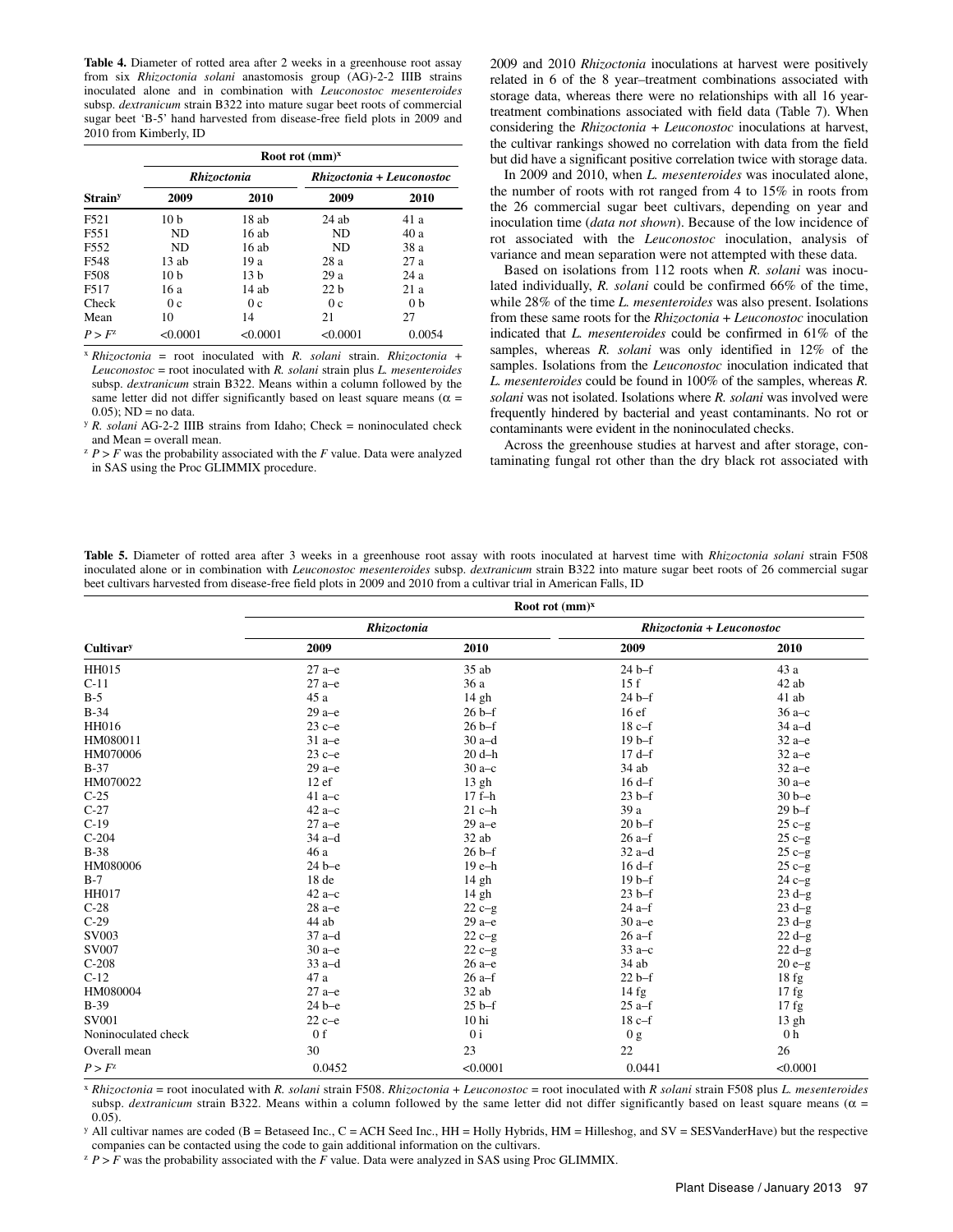**Table 6.** Diameter of rotted root area after 2 weeks in a greenhouse root assay with roots inoculated after 60 days in storage with *Rhizoctonia solani* strain F508 inoculated alone or in combination with *Leuconostoc mesenteroides* subsp. *dextranicum* strain B322 into mature sugar beet roots of 26 commercial sugar beet cultivars harvested from disease-free plots in the 2009 and 2010 cultivar trials in American Falls, ID

|                       | Root rot $(mm)^x$ |                    |                           |                |  |  |  |  |
|-----------------------|-------------------|--------------------|---------------------------|----------------|--|--|--|--|
|                       |                   | <b>Rhizoctonia</b> | Rhizoctonia + Leuconostoc |                |  |  |  |  |
| Cultivar <sup>y</sup> | 2009              | 2010               | 2009                      | 2010           |  |  |  |  |
| HM080011              | 16                | 16                 | $30b-e$                   | 22             |  |  |  |  |
| $C-28$                | 21                | 18                 | $21f-i$                   | 20             |  |  |  |  |
| $C-11$                | 17                | 19                 | $17$ ij                   | 20             |  |  |  |  |
| $C-204$               | 18                | 18                 | $28 b-g$                  | 19             |  |  |  |  |
| <b>HH015</b>          | 15                | 13                 | $31 b-d$                  | 18             |  |  |  |  |
| <b>HH016</b>          | 14                | 14                 | $15$ ij                   | 18             |  |  |  |  |
| HH017                 | 14                | 15                 | $21f-i$                   | 18             |  |  |  |  |
| SV001                 | 15                | 15                 | $20 f - i$                | 17             |  |  |  |  |
| $C-208$               | 17                | 14                 | $30b-e$                   | 17             |  |  |  |  |
| $C-29$                | 14                | 14                 | 32 bc                     | 17             |  |  |  |  |
| $B-39$                | 12                | 16                 | $29b-f$                   | 17             |  |  |  |  |
| $B-37$                | 18                | 19                 | $21e-i$                   | 16             |  |  |  |  |
| $B-38$                | 16                | 16                 | 36 ab                     | 16             |  |  |  |  |
| $B-7$                 | 13                | 12                 | $18 h-j$                  | 15             |  |  |  |  |
| SV007                 | 18                | 13                 | $24c-i$                   | 15             |  |  |  |  |
| HM080004              | 16                | 16                 | $22 \text{ d}-i$          | 15             |  |  |  |  |
| $C-12$                | 20                | 17                 | $21e-i$                   | 14             |  |  |  |  |
| SV003                 | 17                | 15                 | $23c-i$                   | 14             |  |  |  |  |
| $B-34$                | 15                | 16                 | $17$ ij                   | 14             |  |  |  |  |
| $C-27$                | 16                | 15                 | 44 a                      | 14             |  |  |  |  |
| HM070006              | 14                | 12                 | 14 j                      | 14             |  |  |  |  |
| HM070022              | 14                | 11                 | $20 f - j$                | 14             |  |  |  |  |
| HM080006              | 15                | 12                 | $23c-i$                   | 13             |  |  |  |  |
| $C-25$                | 21                | 13                 | $27 b-h$                  | 13             |  |  |  |  |
| $B-5$                 | 17                | 15                 | $19g-j$                   | 12             |  |  |  |  |
| $C-19$                | 17                | 13                 | $28 b-g$                  | 12             |  |  |  |  |
| Check                 | $\overline{0}$    | $\overline{0}$     | 0 <sub>k</sub>            | $\overline{0}$ |  |  |  |  |
| Mean                  | 16                | 14                 | 23                        | 15             |  |  |  |  |
| P > F <sup>z</sup>    | 0.0766            | 0.2155             | < 0.0001                  | 0.1631         |  |  |  |  |

<sup>x</sup>*Rhizoctonia* = root inoculated with *R. solani* strain F508. *Rhizoctonia* + *Leuconostoc* = root inoculated with *R. solani* strain F508 plus *Leuconostoc mesenteroides* subsp. *dextranicum* strain B322. Means within a column followed by the same letter did not differ significantly

based on least square means ( $\alpha$  = 0.05). <br>y All cultivar names are coded (B = Betaseed Inc., C = ACH Seed Inc., HH = Holly Hybrids, HM = Hilleshog, and SV = SESVanderHave) but the respective companies can be contacted using the code to gain additional information on the cultivars. Check = noninoculated check and Mean = overall mean.

 $Z^Z$  *P* > *F* was the probability associated with the *F* value. Data were analyzed in SAS using Proc GLIMMIX.

*R. solani* was present in 21% of the *Rhizoctonia* inoculations, 7% of the *Rhizoctonia* + *Leuconostoc* inoculations, and none of the *Leuconostoc* inoculations. Based on 60 isolations from the contaminating fungal rots, *Rhizopus* spp. and *Aspergillus* spp. were present 52 and 48% of the time, respectively.

#### **Discussion**

Previous work evaluating Rhizoctonia root rot in sugar beet roots has been focused on fungal rot (3,9,30,32) but, recently, a bacterial root rot process was discovered and described (39). Cultivar evaluation for bacterial root rot for stored roots has been described (37) but it is not applicable to large screening nurseries and likely does not relate to the field. The current study evaluates the Rhizoctonia-bacterial root rot complex in both the field and storage environments. Although there was a strong relationship among the four (fungal, bacterial, total, and surface) variables evaluated in the field, surface rot was the best for cultivar separation based on rankings, had the largest range of values, and also performed as well as any of the other variables for mean separation. Rating the root surface also is faster and easier, because the root does not need to be bisected as it does for the other three variables.

In the 2010 and 2011 field studies, the four Rhizoctonia-bacterial disease variables (fungal, bacterial, total internal, and surface

98 Plant Disease / Vol. 97 No. 1

rot) all resulted in significant  $(P < 0.0001)$  cultivar differences. Based on regression analysis, strong positive relationships (*P* < 0.0001) were present among the disease variables. When ranking cultivars, the most consistent variable was surface rot, because 12 of 13 variable–year combinations had significant correlations. The greenhouse assay at harvest with mature roots from the field allowed for good cultivar separation with *R. solani* inoculations both with and without *Leuconostoc*. After the roots had been stored for 60 days, cultivar separation with the greenhouse assay was marginal or not possible. When cultivar ranking in the greenhouse assays were compared, there was frequently a positive correlation with storage data but, when compared with field results, there was no relationship. Thus, the greenhouse assay seems to relate to storage and will not substitute for conducting field screening. Fungal strain comparisons with the greenhouse assay at harvest indicated that all *R. solani* strains were pathogenic but establishing consistent differences between strains across years was problematic. When conducting comparisons with both *R. solani* and *L. mesenteroides* strains in the future, work will likely have to be done with mature roots in the field because, if roots are removed from the field, there is a storage response and not a field response.

Previous studies have shown that the bacterial root rot in sugar beet appeared to frequently be associated with Rhizoctonia root rot in the field (36,40). However, the fungal rot was only associated with 3 to 5% of the root mass and the majority of the rot, 6 to  $>$ 70% of the root mass, was related to bacterial rot (40). The field studies in 2010 and 2011 support these earlier findings, because fungal rot means ranged from 0 to 8% and bacterial rot means ranged from 0 to 37%. The regression analysis also indicated there was a strong positive relationship ( $P < 0.0001$ ) between the surface, fungal, and bacterial rots.

Although there is a link with Rhizoctonia root rot, bacterial root rot appeared to occasionally be initiated without the presence of fungal rot at times in previous field collections and studies (39,40). In the six studies conducted under greenhouse conditions with *L. mesenteroides* inoculated individually, there was only a low frequency (0 to 15% of roots) of bacterial root rot established and isolations always confirmed the presence of *L. mesenteroides*. These data fit with what has been seen in previous field observations and studies (39,40). However, when *L. mesenteroides* was combined with *R. solani*, there was rot in every root and each root had twice as much internal rot as when *R. solani* was inoculated alone. Thus, these data provide support that *R. solani* has a synergistic interaction with *L. mesenteroides*, which helps establish the bacterial root rot phase. However, the data also indicate that there may be some inhibition by the *L. mesenteroides* associated with bacterial root rot. When *R. solani* was inoculated with *L. mesenteroides*, *R. solani* could only be isolated from 12% of the samples in greenhouse assays at harvest and after storage. However, when *R. solani* was inoculated individually, it was isolated from 66% of the samples; however, *L. mesenteroides* was also isolated from 28% of these samples. Because the roots were not sterilized prior to inoculation, contaminating dust from the air and root surface could have gotten in the inoculation site when the plug was removed and replaced. However, the noninoculated checks and the *L. mesenteroides*-only inoculations did not have problems with contaminants. These data help clarify the synergistic role *R. solani* appears to play in allowing other organisms to invade and become established in the root tissue.

The isolation and contaminant data indicate that *R. solani* frequently allowed not only bacteria to get established in the root but fungal contaminants as well. When *R. solani* was inoculated individually in the greenhouse assays at harvest and after storage, fungal contaminants (*Rhizopus* spp. and *Aspergillus* spp.) became established in 21% of these inoculations, whereas this was observed in only 7% of the *Rhizoctonia* + *Leuconostoc* inoculations. In the noninoculated checks and when *L. mesenteroides* was inoculated individually, there were no fungal contaminants observed. In Michigan fields, *R. solani* was recently documented to interact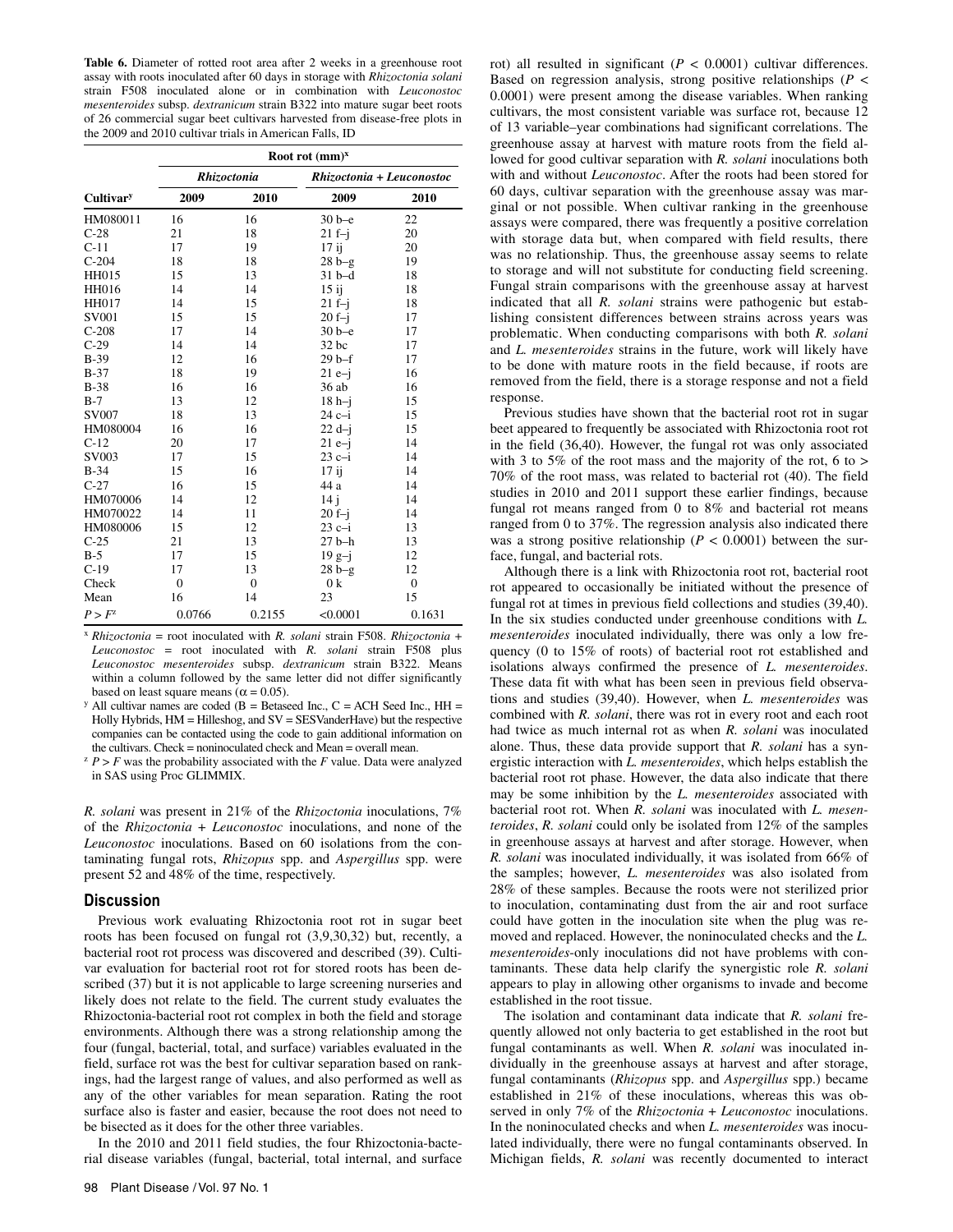**Table 7.** Spearman's rank correlation for 26 commercial sugar beet cultivars using variables evaluated in the field, greenhouse, and storage in Idaho

|                                                      | Greenhouse assays <sup>y</sup> |                    |           |                         |           |                                     |          |                         |  |
|------------------------------------------------------|--------------------------------|--------------------|-----------|-------------------------|-----------|-------------------------------------|----------|-------------------------|--|
|                                                      | Inoculated at harvest          |                    |           |                         |           | Inoculated after 60 days in storage |          |                         |  |
|                                                      |                                | Rhizoctonia solani |           | R. solani + Leuconostoc |           | R. solani                           |          | R. solani + Leuconostoc |  |
| Variable (year, treatment) <sup><math>z</math></sup> | 2009                           | 2010               | 2009      | 2010                    | 2009      | 2010                                | 2009     | 2010                    |  |
| 2009 R at harvest in GH                              | 1.000                          | $\cdots$           | $\cdots$  | $\cdots$                | $\cdots$  | .                                   | .        | $\cdots$                |  |
| 2010 R at harvest in GH                              | 0.201                          | 1.000              | $\cdots$  | $\cdots$                | .         | .                                   | $\cdots$ | $\cdots$                |  |
| $2009 R + L$ at harvest in GH                        | $0.607**$                      | 0.134              | 1.000     | $\cdots$                | $\cdots$  | .                                   | $\cdots$ | $\cdots$                |  |
| $2010 R + L$ at harvest in GH                        | $-0.071$                       | 0.182              | $-0.183$  | 1.000                   | $\cdots$  | .                                   | $\cdots$ | $\cdots$                |  |
| 2009 R after storage in GH                           | $0.516**$                      | 0.274              | $0.346*$  | $-0.035$                | 1.000     | $\cdots$                            | $\cdots$ | $\cdots$                |  |
| 2010 R after storage in GH                           | $0.452**$                      | $0.510**$          | 0.271     | 0.022                   | $0.437**$ | 1.000                               | $\cdots$ | $\cdots$                |  |
| $2009 R + L$ after storage in GH                     | $0.454**$                      | $0.345*$           | $0.582**$ | $-0.240$                | 0.198     | 0.058                               | 1.000    | $\cdots$                |  |
| $2010 R + L$ after storage in GH                     | $-0.043$                       | $0.459**$          | 0.143     | $-0.042$                | 0.003     | $0.473**$                           | 0.103    | 1.000                   |  |
| 2010 R in field, percent fungal                      | $-0.021$                       | $-0.150$           | $-0.069$  | $-0.014$                | 0.104     | $-0.059$                            | 0.028    | $-0.162$                |  |
| 2010 R in field, percent bacterial                   | 0.034                          | $-0.132$           | $-0.016$  | $-0.162$                | 0.201     | 0.003                               | $-0.010$ | $-0.212$                |  |
| 2010 R in field, percent total                       | 0.030                          | $-0.128$           | $-0.036$  | $-0.128$                | 0.188     | 0.001                               | $-0.001$ | $-0.172$                |  |
| 2010 R in field, percent surface                     | $-0.008$                       | $-0.203$           | $-0.001$  | $-0.075$                | 0.100     | $-0.136$                            | 0.088    | $-0.186$                |  |
| 2011 R in field, percent fungal                      | $-0.169$                       | $-0.195$           | $-0.064$  | $-0.110$                | $-0.014$  | $-0.382*$                           | 0.094    | $-0.295$                |  |
| 2011 R in field, percent bacterial                   | $-0.225$                       | $-0.243$           | 0.017     | $-0.149$                | $-0.017$  | $-0.455**$                          | 0.180    | $-0.321$                |  |
| 2011 R in field, percent total                       | $-0.232$                       | $-0.236$           | 0.003     | $-0.144$                | $-0.011$  | $-0.451**$                          | 0.156    | $-0.317$                |  |
| 2011 R in field, percent surface                     | $-0.149$                       | $-0.236$           | $-0.036$  | $-0.119$                | 0.011     | $-0.427**$                          | 0.183    | $-0.399$                |  |

<sup>y</sup> Leuconostoc = Leuconostoc mesenteroides, \*\* = r value significant with  $P \le 0.05$ , and \* = r value significant with  $P \le 0.10$ .<br><sup>z</sup> R = inoculated with *R*. *solani*, R + L = inoculated with both *R. solani* and *Leuc* greenhouse assay, at storage in GH = inoculated after 60 days in storage in the greenhouse assay, in field = inoculated at eight-leaf growth stage in field, percent fungal = percentage of internal root mass with dry black fungal rot caused by *R. solani*, percent bacterial = percentage of internal root mass with wet bacterial rot, percent total = percentage of internal root mass with fungal or bacterial rot, and percent surface = percentage of rotted root surface.

with *Rhizopus stolonifer*, leading to additional rot (18). In Idaho, *Rhizoctonia solani* appears to facilitate the entry of both bacterial and fungal contaminants, which leads to increased rot in root tissue (36,39,40).

Bacterial rots typically contain other bacteria or yeast that get established in the rotted tissue along with *L. mesenteroides* (39). However, previous studies show bacteria in the soil, root surface, and contaminated rotted tissue cause little or no rot on their own but will reduce rot caused by *R. solani* or *L. mesenteroides*  (25,26,39,46). Following the initiation of the fermentation or rotting process started by *L. mesenteroides*, this bacterium is typically superseded by other bacteria and yeast (1,2,16,20). These bacteria and yeast that supersede *L. mesenteroides* likely explain some of the difficulty in isolating both *R. solani* and *L. mesenteroides*. These bacteria also likely explain why *R. solani* is limited to just the outer portion of the root in Idaho and reduced the frequency of fungal contaminants in greenhouse assays. To limit the influence of contaminating bacteria and fungi, the greenhouse assay conducted at harvest time potentially would benefit from a shorter incubation period such as 2 weeks rather than 3 weeks.

When Rhizoctonia root rot was limited by resistance, the bacterial root rot was also limited in comparisons between the disease variables based on both regression and Spearman's coefficient of rank analysis. This observation is important because good resistance to *R. solani* alone should allow for control of the Rhizoctonia-bacterial root rot complex. Traditionally, Rhizoctonia root rot has been evaluated by placing roots into disease classes based on a 0-to-7 scale (32) or a 0-to-9 scale (9). In the present study, percentage data were utilized so that both fungal and bacterial rot could be assessed simultaneously and in a continuous manner. However, if identifying Rhizoctonia root rot resistance is the goal, then all approaches mentioned should work. When selecting for resistance in the field, surface observations on the root should be sufficient, because both surface and internal observations were highly related. Hopefully good resistance can be incorporated into a higher percentage of the commercial cultivars, because many cultivars were more susceptible than the resistant check. To supplement host resistance, good crop rotations (7,8,14,23,31,33,45) and fungicide applications (5,21,22,42,44) will likely be needed. Also, resistance to rot in the field appears to be different from controlling rot in storage. Thus, research to control rot in the field and storage will have to be considered independently.

#### **Acknowledgments**

These data support the objectives for the United States Department of Agriculture CRIS project 5368-21220-003-00D. We thank the Amalgamated Sugar Co., Beet Sugar Development Foundation, and Snake River Sugar beet Growers for supporting our research work; and J. Reed, D. Kenney, and T. Brown for their technical support.

#### **Literature Cited**

- 1. Amoa-Awua, W. K., Sampson, E., and Tano-Debrah, K. 2007. Growth of yeasts, lactic and acetic acid bacteria in palm wine during tapping and fermentation from felled oil palm (*Elaeis guineensis*) in Ghana. J. Appl. Microbiol. 102:599-606.
- 2. Andesogan, A. T., Salawu, M. B., Ross, A. B., Davies, D. R., and Brooks, A. E. 2003. Effect of *Lactobacillus buchneri*, *Lactobacillus fermentum*, *Leuconostoc mesenteroides*, or a chemical additive on the fermentation, aerobic stability, and nutritive value of crimped wheat grains. J. Dairy Sci. 86:1789-1796.
- 3. Behn, A., Ladewig, E., Manthey, R., and Varrelmann, M. 2012. Resistance testing of sugar beet varieties against *Rhizoctonia solani*. Sugar Ind. 137:49- 57.
- 4. Benkerroum, N., Misbah, M., Sandine, W. E., and Elaraki, A. T. 1993. Development and use of a selective medium for isolation of *Leuconostoc* spp. from vegetables and dairy products. Appl. Environ. Microbiol. 59:607-609.
- 5. Bolton, M. D., Panella, L., Campbell, L., and Khan, M. 2010. Temperature, moisture, and fungicide effects in managing Rhizoctonia root and crown rot of sugar beet. Phytopathology 100:689-697.
- 6. Breidt, F., Jr. 2004. A genomic study of *Luconostoc mesenteroides* and the molecular ecology of sauerkraut fermentations. J. Food Sci. 69:30-32.
- 7. Buddemeyer, J., Pfähler, B., Peterson, J., and Märländer, B. 2004. Genetic variation in susceptibility of maize to *Rhizoctonia solani* (AG 2-2IIIB) symptoms and damage under field conditions in Germany. J. Plant Dis. Prot. 111:521-533.
- 8. Buhre, C., Kluth, C., Bürcky, K., Märländer, B., and Varrelmann, M. 2009. Integrated control of root and crown rot in sugar beet: combined effects of cultivar, crop rotation, and soil tillage. Plant Dis. 93:155-161.
- 9. Büttner, G., Pfähler, B., and Märländer, B. 2004. Greenhouse and field techniques for testing sugar beet for resistance to Rhizoctonia root and crown rot. Plant Breed. 123:158-166.
- 10. Cai, Y., Kumai, S., Ogawa, M., Benno, Y., and Nakase, T. 1999. Characterization and identification of *Pediococcus* species isolated from forage crops and their application for silage preparation. Appl. Environ. Microbiol. 65:2901-2906.
- 11. Chen, Y.-S., Yanagida, F., and Shinohara, T. 2005. Isolation and identification of lactic acid bacteria from soil using an enrichment procedure. Lett. Appl. Microbiol. 40:195-200.
- 12. Cogan, T. M., and Jordan, K. N. 1994. Metabolism of *Leuconostoc* bacteria. J. Dairy Sci. 77:2704-2717.
- 13. Cubeta, M. A., and Vilgalys, R. 1997. Population biology of the *Rhizoctonia solani* complex. Phytopathology 87:480-484.
- 14. Engelkes, C. A., and Windels, C. E. 1996. Susceptibility of sugar beet and